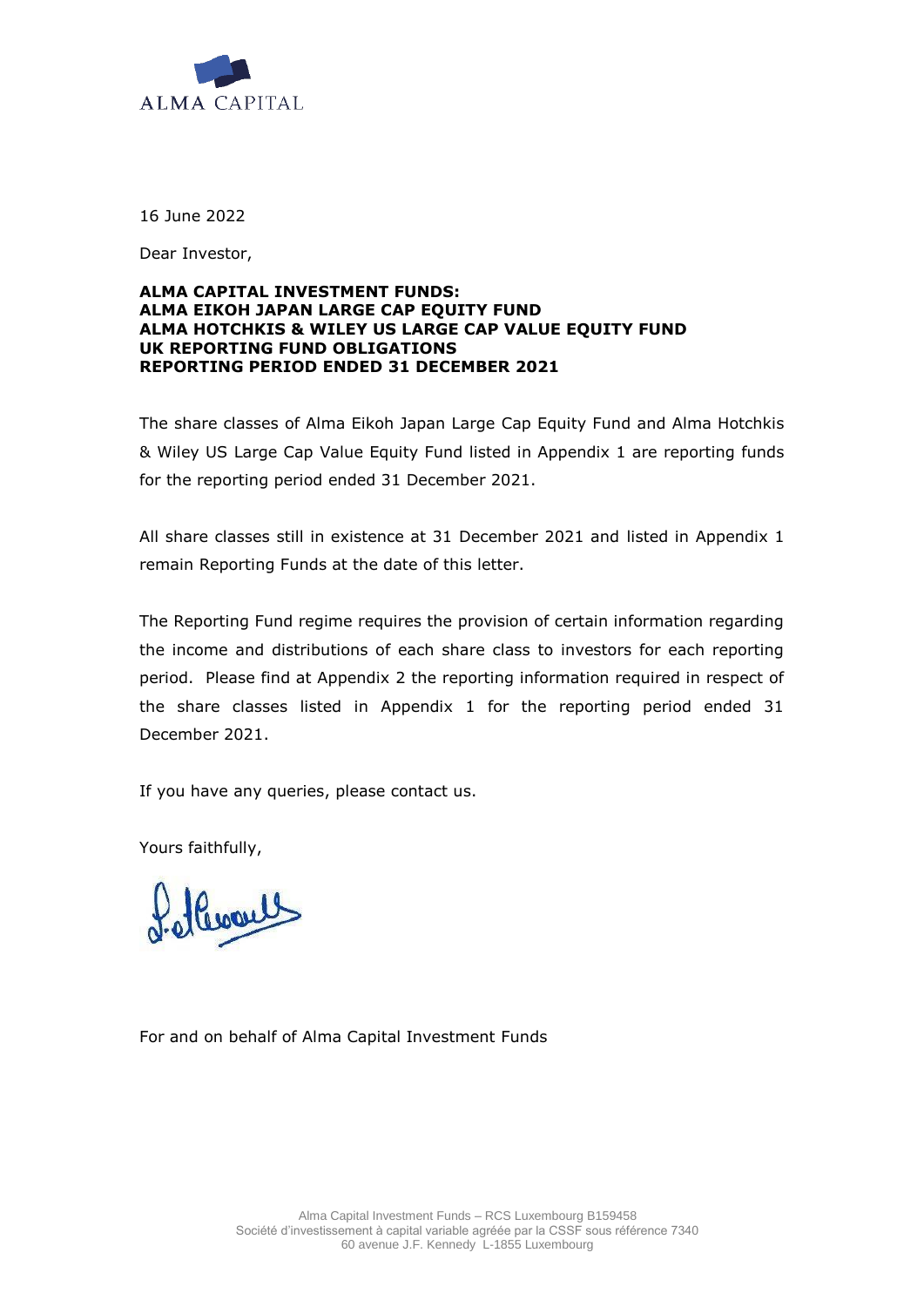

## **Appendix 1**

The following share classes are reporting funds for the reporting period ended 31 December 2021:

*Alma Eikoh Japan Large Cap Equity Fund*

- 1. I (GBP Hedged) Capital
- 2. I (GBP) Capital
- 3. I (JPY) Capital
- 4. I (EUR) Capital
- 5. I (USD Hedged) Capital

*Alma Hotchkis & Wiley US Large Cap Value Equity Fund*

6. I (USD) Capital